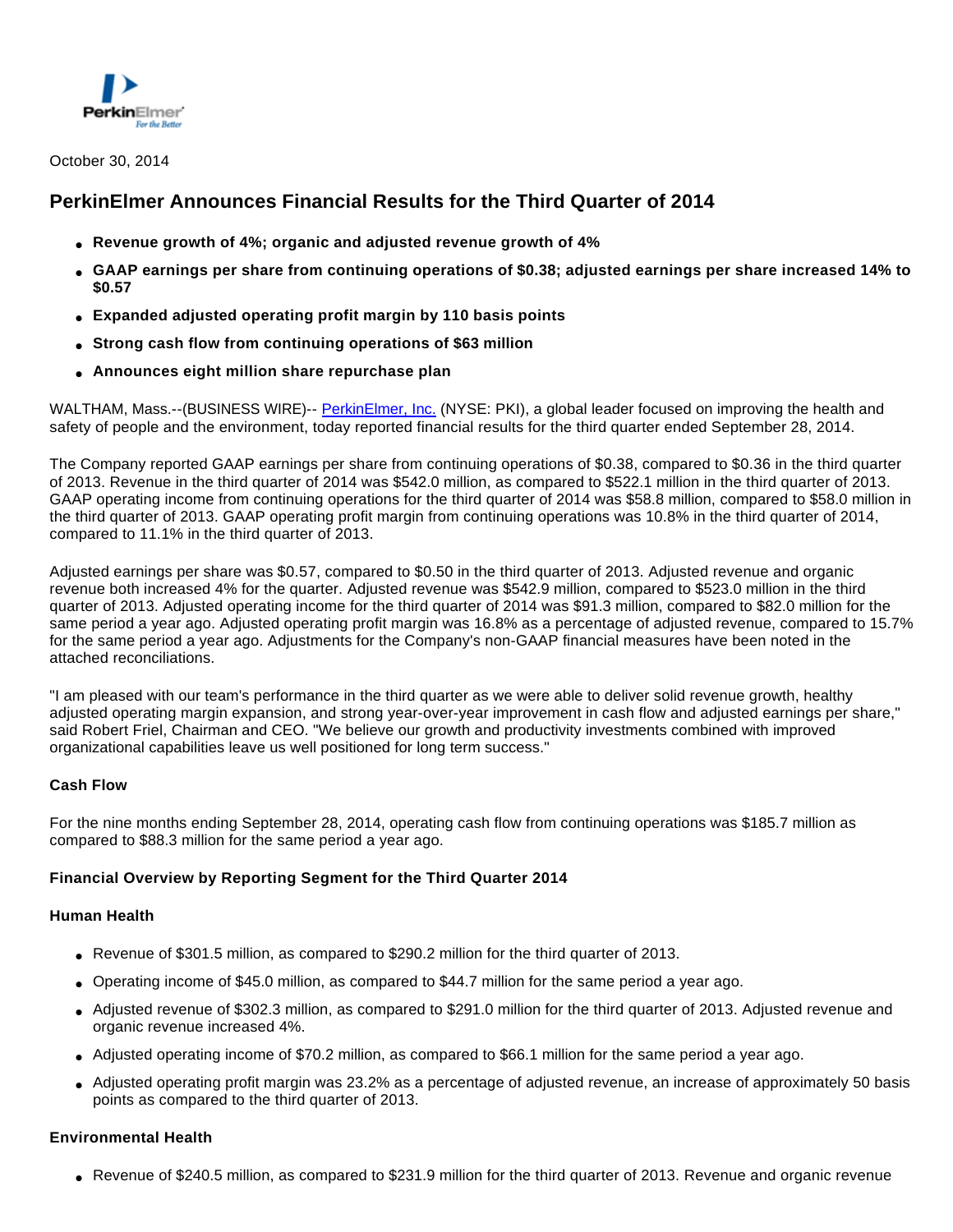increased 4%.

- Operating income of \$21.6 million, as compared to \$21.9 million for the same period a year ago.
- Adjusted operating income of \$28.9 million, as compared to \$24.5 million for the same period a year ago.
- Adjusted operating profit margin was 12.0% as a percentage of revenue, an increase of approximately 140 basis points as compared to the third quarter of 2013.

### **Share Repurchase Program**

On October 23, 2014, the Company's Board of Directors approved a new share repurchase program for up to 8.0 million shares of the Company's common stock that will expire on October 23, 2016 unless terminated earlier, replacing the Company's existing share repurchase program which expired on October 24, 2014.

### **Financial Guidance - Updated**

The Company is updating guidance due to the recent trends in foreign exchange rates. For the full year 2014, the Company now forecasts GAAP earnings per share from continuing operations in the range of \$1.80 to \$1.82, and on a non-GAAP basis, which is expected to include the adjustments noted in the attached reconciliation, updates adjusted earnings per share to a range of \$2.39 to \$2.41 from a range of \$2.42 to \$2.46.

# **Conference Call Information**

The Company will discuss its third quarter results and its outlook for business trends in a conference call on October 30, 2014 at 5:00 p.m. Eastern Time (ET). To access the call, please dial (617) 213-8893 prior to the scheduled conference call time and provide the access code 64896606.

A live audio webcast of the call will also be available on the [Investor section](http://cts.businesswire.com/ct/CT?id=smartlink&url=http%3A%2F%2Fwww.perkinelmer.com%2Fourcompany%2Finvestors%2Fdefault.xhtml&esheet=50970126&newsitemid=20141030006617&lan=en-US&anchor=Investor+section&index=2&md5=76ad5a595f37dea357de165f7316c63e) of the Company's Web site at [www.perkinelmer.com.](http://cts.businesswire.com/ct/CT?id=smartlink&url=http%3A%2F%2Fwww.perkinelmer.com&esheet=50970126&newsitemid=20141030006617&lan=en-US&anchor=www.perkinelmer.com&index=3&md5=715006d65e6a9b56b1a9e843cf6fc733) Please go to the site at least 15 minutes prior to the call in order to register, download, and install any necessary software. An archived version of the webcast will be posted on the Company's Web site for a two week period beginning approximately two hours after the call.

#### **Use of Non-GAAP Financial Measures**

In addition to financial measures prepared in accordance with generally accepted accounting principles (GAAP), this earnings announcement also contains non-GAAP financial measures. The reasons that we use these measures, a reconciliation of these measures to the most directly comparable GAAP measures, and other information relating to these measures are included below following our GAAP financial statements.

# **Factors Affecting Future Performance**

This press release contains "forward-looking" statements within the meaning of the Private Securities Litigation Reform Act of 1995, including, but not limited to, statements relating to estimates and projections of future earnings per share, cash flow and revenue growth and other financial results, developments relating to our customers and end-markets, and plans concerning business development opportunities and divestitures. Words such as "believes," "intends," "anticipates," "plans," "expects," "projects," "forecasts," "will" and similar expressions, and references to guidance, are intended to identify forward-looking statements. Such statements are based on management's current assumptions and expectations and no assurances can be given that our assumptions or expectations will prove to be correct. A number of important risk factors could cause actual results to differ materially from the results described, implied or projected in any forward-looking statements. These factors include, without limitation: (1) markets into which we sell our products declining or not growing as anticipated; (2) fluctuations in the global economic and political environments; (3) our failure to introduce new products in a timely manner; (4) our ability to execute acquisitions and license technologies, or to successfully integrate acquired businesses and licensed technologies into our existing business or to make them profitable, or successfully divest businesses; (5) our failure to adequately protect our intellectual property; (6) the loss of any of our licenses or licensed rights; (7) our ability to compete effectively; (8) fluctuation in our quarterly operating results and our ability to adjust our operations to address unexpected changes; (9) significant disruption in third-party package delivery and import/export services or significant increases in prices for those services; (10) disruptions in the supply of raw materials and supplies; (11) the manufacture and sale of products exposing us to product liability claims; (12) our failure to maintain compliance with applicable government regulations; (13) regulatory changes; (14) our failure to comply with healthcare industry regulations; (15) economic, political and other risks associated with foreign operations; (16) our ability to retain key personnel; (17) significant disruption in our information technology systems; (18) our ability to obtain future financing; (19) restrictions in our credit agreements; (20) our ability to realize the full value of our intangible assets; (21) significant fluctuations in our stock price; (22) reduction or elimination of dividends on our common stock; and (23) other factors which we describe under the caption "Risk Factors" in our most recent quarterly report on Form 10-Q and in our other filings with the Securities and Exchange Commission. We disclaim any intention or obligation to update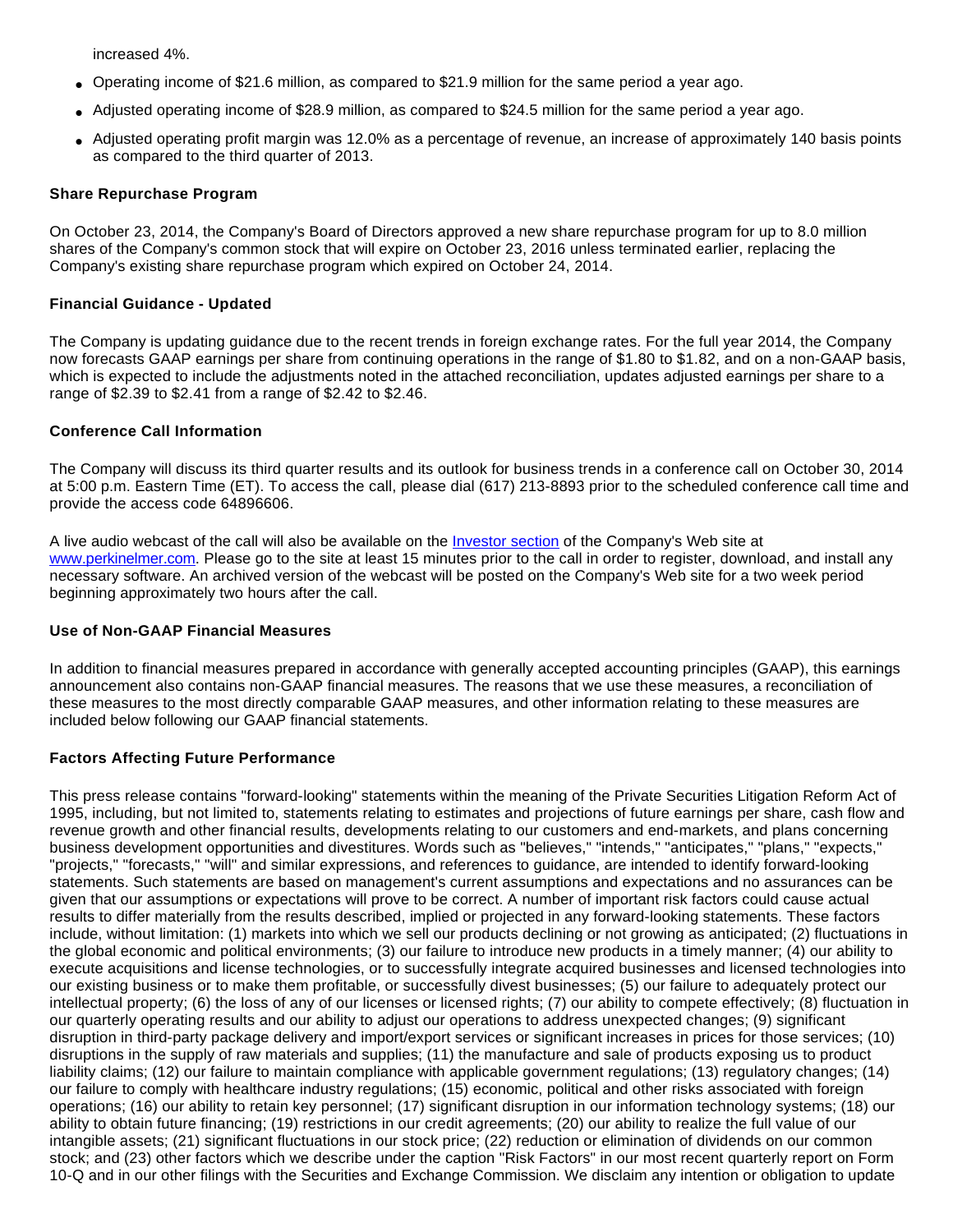any forward-looking statements as a result of developments occurring after the date of this press release.

#### **About PerkinElmer**

PerkinElmer, Inc. is a global leader focused on improving the health and safety of people and the environment. The Company reported revenue of approximately \$2.2 billion in 2013, has about 7,600 employees serving customers in more than 150 countries, and is a component of the S&P 500 Index. Additional information is available through 1-877-PKI-NYSE, or at [www.perkinelmer.com.](http://cts.businesswire.com/ct/CT?id=smartlink&url=http%3A%2F%2Fwww.perkinelmer.com&esheet=50970126&newsitemid=20141030006617&lan=en-US&anchor=www.perkinelmer.com&index=4&md5=3b29dda7a76e2d232df3b4999a2f513d)

#### **PerkinElmer, Inc. and Subsidiaries CONSOLIDATED INCOME STATEMENTS**

|                                                                               | <b>Three Months Ended</b> |                |         | <b>Nine Months Ended</b>                                |           |    |           |  |  |
|-------------------------------------------------------------------------------|---------------------------|----------------|---------|---------------------------------------------------------|-----------|----|-----------|--|--|
| (In thousands, except per share data)                                         |                           |                |         | September 28, September 29, September 28, September 29, |           |    |           |  |  |
|                                                                               | 2014                      |                | 2013    |                                                         | 2014      |    | 2013      |  |  |
| <b>Revenue</b>                                                                | \$<br>542,049             | \$             | 522,100 | \$                                                      | 1,628,829 | \$ | 1,565,716 |  |  |
| Cost of revenue                                                               | 298,740                   |                | 288,832 |                                                         | 901,823   |    | 866,344   |  |  |
| Selling, general and administrative expenses                                  | 142,997                   |                | 142,780 |                                                         | 442,687   |    | 441,015   |  |  |
| Research and development expenses                                             | 30,444                    |                | 31,410  |                                                         | 90,175    |    | 99,812    |  |  |
| Restructuring and contract termination charges, net                           | 11,092                    |                | 1,124   |                                                         | 13,969    |    | 23,681    |  |  |
| Operating income from continuing operations                                   | 58,776                    |                | 57,954  |                                                         | 180,175   |    | 134,864   |  |  |
| Interest income                                                               | (130)                     |                | (119)   |                                                         | (375)     |    | (288)     |  |  |
| Interest expense                                                              | 8,909                     |                | 11,704  |                                                         | 27,207    |    | 35,310    |  |  |
| Other expense, net                                                            | 2,187                     |                | 755     |                                                         | 4,387     |    | 2,223     |  |  |
| Income from continuing operations before income taxes                         | 47,810                    |                | 45,614  |                                                         | 148,956   |    | 97,619    |  |  |
| Provision for (benefit from) income taxes                                     | 4,912                     |                | 4,851   |                                                         | 19,104    |    | (3, 193)  |  |  |
| Income from continuing operations                                             | 42,898                    |                | 40,763  |                                                         | 129,852   |    | 100,812   |  |  |
| Loss from discontinued operations, before income<br>taxes                     | (1,091)                   |                | (758)   |                                                         | (4,205)   |    | (2, 103)  |  |  |
| (Loss) gain on disposition of discontinued operations,<br>before income taxes | (7)                       |                | (64)    |                                                         | (381)     |    | 457       |  |  |
| Benefit from income taxes on discontinued operations<br>and dispositions      | (477)                     |                | (257)   |                                                         | (1,725)   |    | (1, 173)  |  |  |
| Loss from discontinued operations and<br>dispositions                         | (621)                     |                | (565)   |                                                         | (2,861)   |    | (473)     |  |  |
| Net income                                                                    | \$<br>42,277              | \$             | 40,198  | \$                                                      | 126,991   | \$ | 100,339   |  |  |
|                                                                               |                           |                |         |                                                         |           |    |           |  |  |
| <b>Diluted earnings per share:</b>                                            |                           |                |         |                                                         |           |    |           |  |  |
| Income from continuing operations                                             | \$<br>0.38                | $\mathfrak{P}$ | 0.36    | $\mathfrak{L}$                                          | $1.14$ \$ |    | 0.89      |  |  |
| Loss income from discontinued operations and<br>dispositions                  | (0.01)                    |                | (0.00)  |                                                         | (0.03)    |    | (0.00)    |  |  |
| Net income                                                                    | \$<br>0.37                | \$             | 0.36    | \$                                                      | $1.12$ \$ |    | 0.88      |  |  |
|                                                                               |                           |                |         |                                                         |           |    |           |  |  |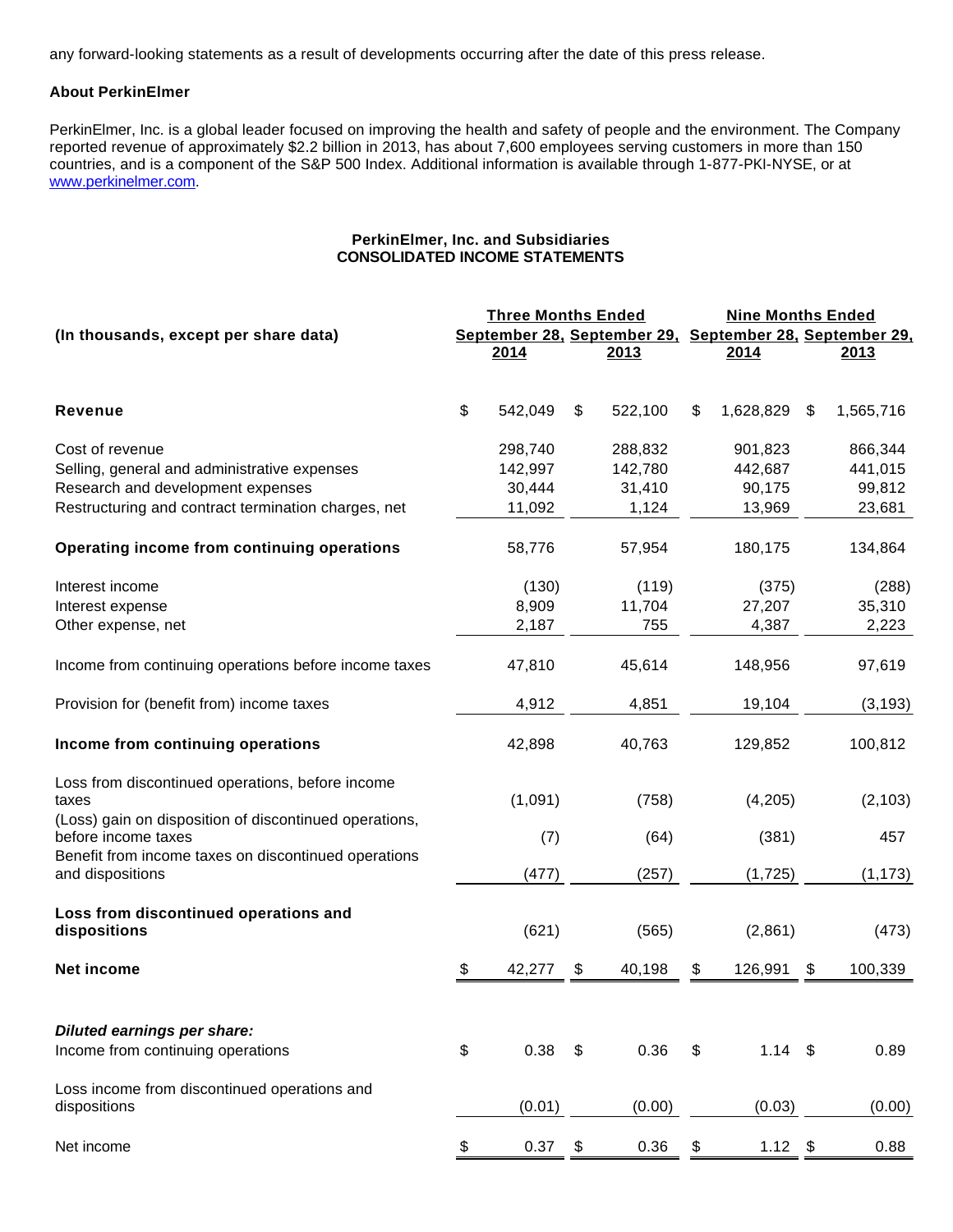| Weighted average diluted shares of common stock |         |         |         |         |
|-------------------------------------------------|---------|---------|---------|---------|
| outstanding                                     | 113.759 | 113.115 | 113.836 | 113.516 |

# ABOVE PREPARED IN ACCORDANCE WITH GAAP

| Additional Supplemental Information <sup>(1)</sup> :<br>(per share, continuing operations) |            |      |        |    |      |      |        |
|--------------------------------------------------------------------------------------------|------------|------|--------|----|------|------|--------|
| GAAP EPS from continuing operations                                                        | \$<br>0.38 | - \$ | 0.36   | \$ | 1.14 | - \$ | 0.89   |
| Amortization of intangible assets, net of income taxes                                     | 0.11       |      | 0.13   |    | 0.35 |      | 0.38   |
| Purchase accounting adjustments, net of income taxes                                       | 0.00       |      | (0.00) |    | 0.00 |      | 0.03   |
| Significant litigation matter, net of income taxes                                         |            |      |        |    | 0.04 |      |        |
| Restructuring and contract termination charges, net of                                     |            |      |        |    |      |      |        |
| income taxes                                                                               | 0.07       |      | 0.01   |    | 0.09 |      | 0.14   |
| Significant tax credits                                                                    |            |      |        |    |      |      | (0.08) |
| <b>Adjusted EPS</b>                                                                        | 0.57       |      | 0.50   | £. | 1.62 |      | 1.36   |
| (1) amounts may not sum due to rounding                                                    |            |      |        |    |      |      |        |

### **PerkinElmer, Inc. and Subsidiaries REVENUE AND OPERATING INCOME (LOSS)**

| (In thousands, except percentages) |                                                               | <b>Three Months Ended</b><br>September 28, September 29, September 28, September 29,<br>2014 | 2013            | <b>Nine Months Ended</b><br>2014 | <u>2013</u>      |
|------------------------------------|---------------------------------------------------------------|----------------------------------------------------------------------------------------------|-----------------|----------------------------------|------------------|
| <b>Human Health</b>                | Reported revenue<br>Purchase accounting                       | \$<br>301,525                                                                                | \$<br>290,207   | \$<br>907,219                    | \$<br>866,420    |
|                                    | adjustments                                                   | 811                                                                                          | 842             | 2,689                            | 6,573            |
|                                    | <b>Adjusted Revenue</b>                                       | 302,336                                                                                      | 291,049         | 909,908                          | 872,993          |
|                                    | Reported operating income<br>from continued operations<br>OP% | 45,033<br>14.9%                                                                              | 44,659<br>15.4% | 141,737<br>15.6%                 | 101,100<br>11.7% |
|                                    | Amortization of intangible<br>assets                          | 18,313                                                                                       | 20,293          | 54,438                           | 59,569           |
|                                    | Purchase accounting<br>adjustments                            | 836                                                                                          | 161             | 2,037                            | 6,046            |
|                                    | Acquisition-related costs<br>Restructuring and contract       | 18                                                                                           | (50)            | 87                               | (21)             |
|                                    | termination charges, net                                      | 6,022                                                                                        | 1,040           | 6,792                            | 14,828           |
|                                    | Adjusted operating income                                     | 70,222                                                                                       | 66,103          | 205,091                          | 181,522          |
|                                    | Adjusted OP%                                                  | 23.2%                                                                                        | 22.7%           | 22.5%                            | 20.8%            |
| <b>Environmental Health</b>        | Reported revenue<br>Purchase accounting                       | 240,524                                                                                      | 231,893         | 721,610                          | 699,296          |
|                                    | adjustments                                                   |                                                                                              | 9               |                                  | 9                |
|                                    | <b>Adjusted Revenue</b>                                       | 240,524                                                                                      | 231,902         | 721,610                          | 699,305          |
|                                    | Reported operating income<br>from continued operations        | 21,596                                                                                       | 21,896          | 73,967                           | 61,922           |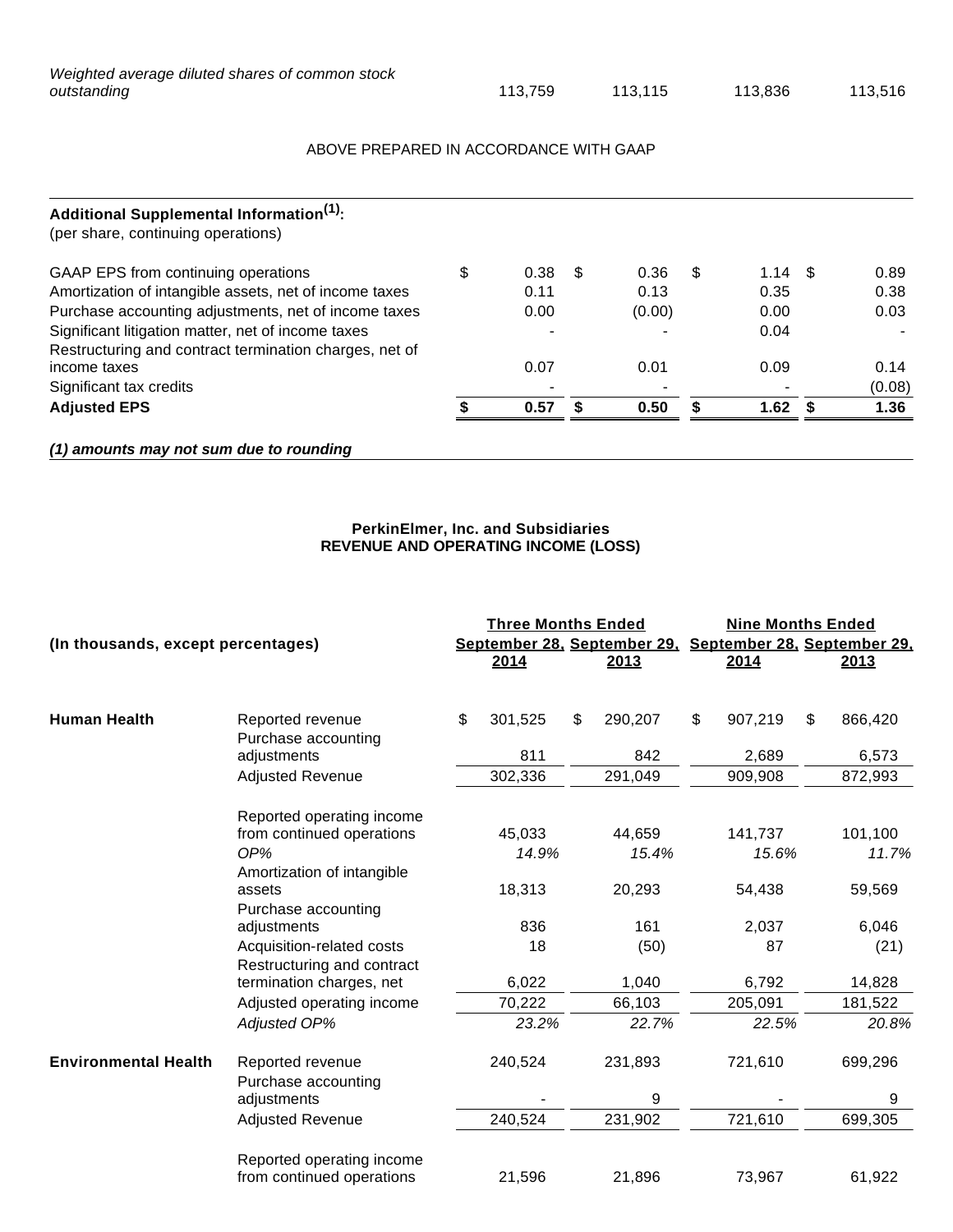|                              | OP%                                                    | 9.0%          |                 | 9.4%    | 10.3%           |                         | 8.9%      |
|------------------------------|--------------------------------------------------------|---------------|-----------------|---------|-----------------|-------------------------|-----------|
|                              | Amortization of intangible                             |               |                 |         |                 |                         |           |
|                              | assets                                                 | 2,266         |                 | 2,531   | 7,412           |                         | 7,467     |
|                              | Purchase accounting                                    |               |                 |         |                 |                         |           |
|                              | adjustments                                            |               |                 | 9       | (830)           |                         | 9         |
|                              | Acquisition-related costs                              | 17            |                 | 17      | 129             |                         | 125       |
|                              | Restructuring and contract<br>termination charges, net | 5,070         |                 | 84      | 7,177           |                         | 8,853     |
|                              | Adjusted operating income                              | 28,949        |                 | 24,537  | 87,855          |                         | 78,376    |
|                              | Adjusted OP%                                           | 12.0%         |                 | 10.6%   | 12.2%           |                         | 11.2%     |
| Corporate                    | Reported operating loss                                | (7, 853)      |                 | (8,601) | (35, 529)       |                         | (28, 158) |
|                              | Significant litigation matter<br>Mark to market on     |               |                 |         | 6,645           |                         |           |
|                              | postretirement benefits                                |               |                 |         | (54)            |                         | (47)      |
|                              | Adjusted operating loss                                | (7, 853)      |                 | (8,601) | (28, 938)       |                         | (28, 205) |
|                              |                                                        |               |                 |         |                 |                         |           |
| <b>Continuing Operations</b> | Reported revenue<br>Purchase accounting                | \$<br>542,049 | \$              | 522,100 | \$<br>1,628,829 | \$                      | 1,565,716 |
|                              | adjustments                                            | 811           |                 | 851     | 2,689           |                         | 6,582     |
|                              | Adjusted Revenue                                       | 542,860       |                 | 522,951 | 1,631,518       |                         | 1,572,298 |
|                              | Reported operating income                              |               |                 |         |                 |                         |           |
|                              | from continued operations                              | 58,776        |                 | 57,954  | 180,175         |                         | 134,864   |
|                              | OP%                                                    | 10.8%         |                 | 11.1%   | 11.1%           |                         | 8.6%      |
|                              | Amortization of intangible                             |               |                 |         |                 |                         |           |
|                              | assets                                                 | 20,579        |                 | 22,824  | 61,850          |                         | 67,036    |
|                              | Purchase accounting                                    |               |                 |         |                 |                         |           |
|                              | adjustments                                            | 836           |                 | 170     | 1,207           |                         | 6,055     |
|                              | Acquisition-related costs                              | 35            |                 | (33)    | 216             |                         | 104       |
|                              | Significant litigation matter                          |               |                 |         | 6,645           |                         |           |
|                              | Mark to market on<br>postretirement benefits           |               |                 |         | (54)            |                         | (47)      |
|                              | Restructuring and contract                             |               |                 |         |                 |                         |           |
|                              | termination charges, net                               | 11,092        |                 | 1,124   | 13,969          |                         | 23,681    |
|                              | Adjusted operating income                              | \$<br>91,318  | $\overline{\$}$ | 82,039  | \$<br>264,008   | $\overline{\mathbb{S}}$ | 231,693   |
|                              | <b>Adjusted OP%</b>                                    | 16.8%         |                 | 15.7%   | 16.2%           |                         | 14.7%     |

REPORTED REVENUE AND REPORTED OPERATING INCOME (LOSS) PREPARED IN ACCORDANCE WITH GAAP

# **PerkinElmer, Inc. and Subsidiaries CONSOLIDATED STATEMENTS OF CASH FLOWS**

|                                                               | <b>Three Months Ended</b> |   |        | <b>Nine Months Ended</b> |         |     |                                                         |  |
|---------------------------------------------------------------|---------------------------|---|--------|--------------------------|---------|-----|---------------------------------------------------------|--|
|                                                               |                           |   |        |                          |         |     | September 28, September 29, September 28, September 29, |  |
|                                                               | 2014                      |   | 2013   |                          | 2014    |     | 2013                                                    |  |
| (In thousands)                                                |                           |   |        |                          |         |     |                                                         |  |
| <b>Operating activities:</b>                                  |                           |   |        |                          |         |     |                                                         |  |
| Net income                                                    | \$<br>42.277              | S | 40.198 | \$                       | 126.991 | \$. | 100,339                                                 |  |
| Less: loss from discontinued operations and                   |                           |   |        |                          |         |     |                                                         |  |
| dispositions, net of income taxes                             | 621                       |   | 565    |                          | 2,861   |     | 473                                                     |  |
| Income from continuing operations                             | 42,898                    |   | 40,763 |                          | 129,852 |     | 100,812                                                 |  |
| Adjustments to reconcile income from continuing<br>operations |                           |   |        |                          |         |     |                                                         |  |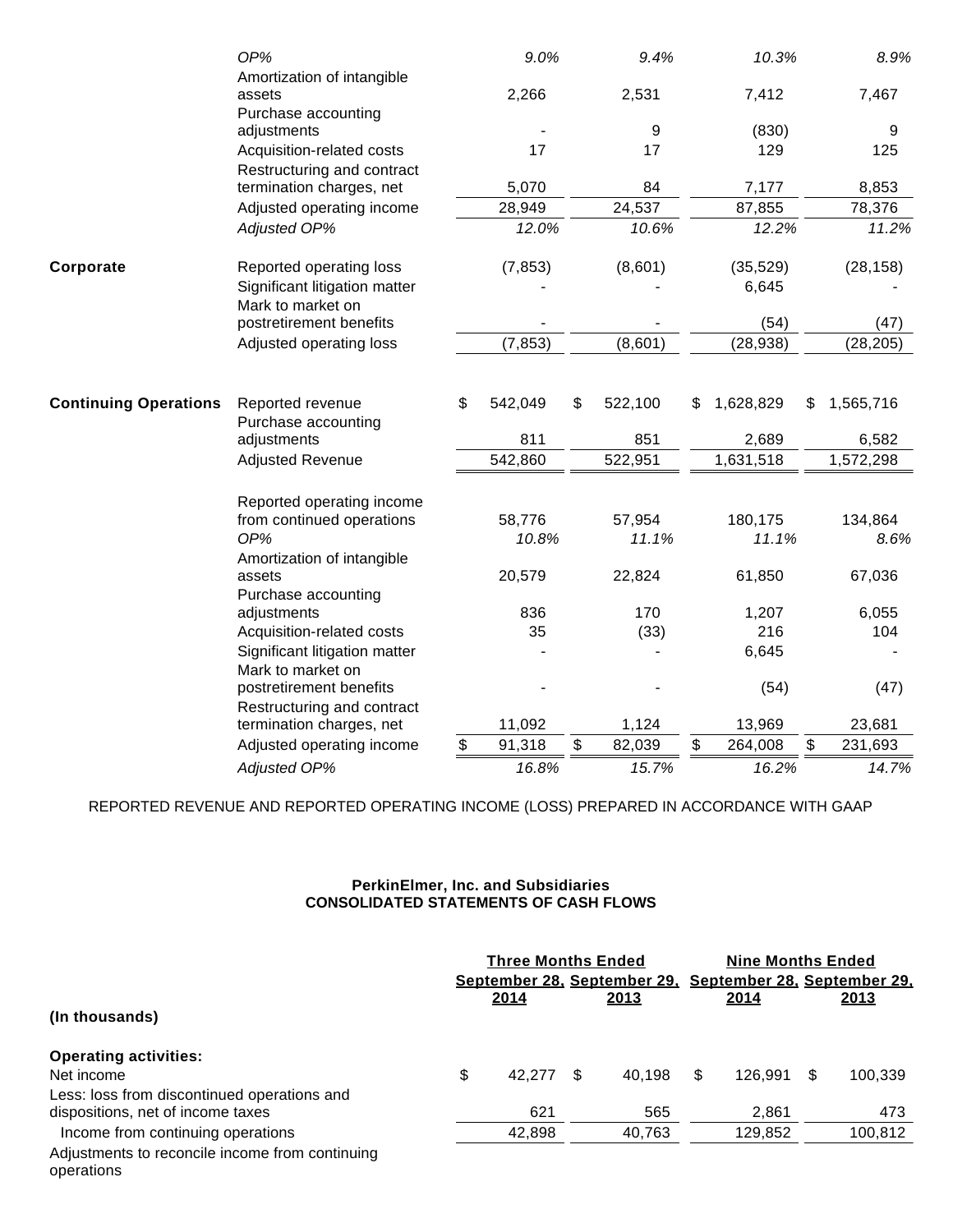| to net cash provided by continuing operations:           |               |               |               |                         |            |
|----------------------------------------------------------|---------------|---------------|---------------|-------------------------|------------|
| Stock-based compensation                                 | 2,450         | 3,781         | 11,769        |                         | 11,423     |
| Restructuring and contract termination charges, net      | 11,092        | 1,124         | 13,969        |                         | 23,681     |
| Amortization of deferred debt issuance costs, interest   |               |               |               |                         |            |
| rate hedges and accretion of discounts                   | 409           | 918           | 1,071         |                         | 2,598      |
| Depreciation and amortization                            | 28,926        | 33,261        | 86,833        |                         | 95,241     |
| Gains on disposition                                     |               | (1, 566)      |               |                         | (1, 566)   |
| Amortization of acquired inventory revaluation           |               |               |               |                         | 203        |
| Changes in operating assets and liabilities which        |               |               |               |                         |            |
| provided (used) cash, excluding                          |               |               |               |                         |            |
| effects from companies purchased and divested:           |               |               |               |                         |            |
| Accounts receivable, net                                 | 3,407         | 12,079        | 26,841        |                         | 27,568     |
| Inventories, net                                         | (12, 799)     | (14, 310)     | (28, 536)     |                         | (32,020)   |
| Accounts payable                                         | 7,858         | (9,504)       | (4,009)       |                         | (5, 514)   |
| Accrued expenses and other                               | (21, 154)     | (18, 203)     | (52, 133)     |                         | (134, 158) |
| Net cash provided by operating activities of             |               |               |               |                         |            |
| continuing operations                                    | 63,087        | 48,343        | 185,657       |                         | 88,268     |
| Net cash used in operating activities of discontinued    |               |               |               |                         |            |
| operations                                               | (160)         | (248)         | (624)         |                         | (1, 380)   |
| Net cash provided by operating activities                | 62,927        | 48,095        | 185,033       |                         | 86,888     |
|                                                          |               |               |               |                         |            |
| <b>Investing activities:</b>                             |               |               |               |                         |            |
| Capital expenditures                                     | (7, 767)      | (8,702)       | (22, 214)     |                         | (31, 554)  |
| Proceeds from dispositions of property, plant and        |               |               |               |                         |            |
| equipment, net                                           |               | 52,202        |               |                         | 52,202     |
| Proceeds from surrender of life insurance policies       | 65            | 563           | 490           |                         | 783        |
| Activity related to acquisitions and investments, net of |               |               |               |                         |            |
| cash and cash equivalents acquired                       | (1,529)       | (7,000)       | (1,879)       |                         | (7,049)    |
| Net cash (used in) provided by investing activities      |               |               |               |                         |            |
| of continuing operations                                 | (9, 231)      | 37,063        | (23, 603)     |                         | 14,382     |
| Net cash (used in) provided by investing activities of   |               |               |               |                         |            |
| discontinued operations                                  |               | (10)          | (213)         |                         | 484        |
| Net cash (used in) provided by investing activities      | (9, 231)      | 37,053        | (23, 816)     |                         | 14,866     |
|                                                          |               |               |               |                         |            |
| <b>Financing Activities:</b>                             |               |               |               |                         |            |
| Payments on revolving credit facility                    | (73,000)      | (147,000)     | (305,000)     |                         | (429,000)  |
| Proceeds from revolving credit facility                  | 34,000        | 79,000        | 227,000       |                         | 419,000    |
| Payments of debt issuance costs                          |               |               | (1, 845)      |                         |            |
| Settlement of cash flow hedges                           |               |               |               |                         | 1,363      |
| Net (payments on) proceeds from other credit facilities  | (718)         | 266           | (1, 225)      |                         | 5,530      |
| Payments for acquisition-related contingent              |               |               |               |                         |            |
| consideration                                            | (855)         |               | (855)         |                         |            |
| Proceeds from issuance of common stock under stock       |               |               |               |                         |            |
| plans                                                    | 1,493         | 8,003         | 20,947        |                         | 15,292     |
| Purchases of common stock                                | (28)          | (193)         | (39,004)      |                         | (127, 186) |
| Dividends paid                                           | (7,904)       | (7, 841)      | (23, 713)     |                         | (23, 733)  |
| Net cash used in financing activities                    | (47, 012)     | (67, 765)     | (123, 695)    |                         | (138, 734) |
|                                                          |               |               |               |                         |            |
| Effect of exchange rate changes on cash and cash         |               |               |               |                         |            |
| equivalents                                              | (8, 259)      | 2,450         | (7,081)       |                         | (2, 161)   |
|                                                          |               |               |               |                         |            |
| Net (decrease) increase in cash and cash                 |               |               |               |                         |            |
| equivalents                                              | (1, 575)      | 19,833        | 30,441        |                         | (39, 141)  |
| Cash and cash equivalents at beginning of period         | 205,258       | 112,470       | 173,242       |                         | 171,444    |
| Cash and cash equivalents at end of period               | \$<br>203,683 | \$<br>132,303 | \$<br>203,683 | $\sqrt[6]{\frac{1}{2}}$ | 132,303    |
|                                                          |               |               |               |                         |            |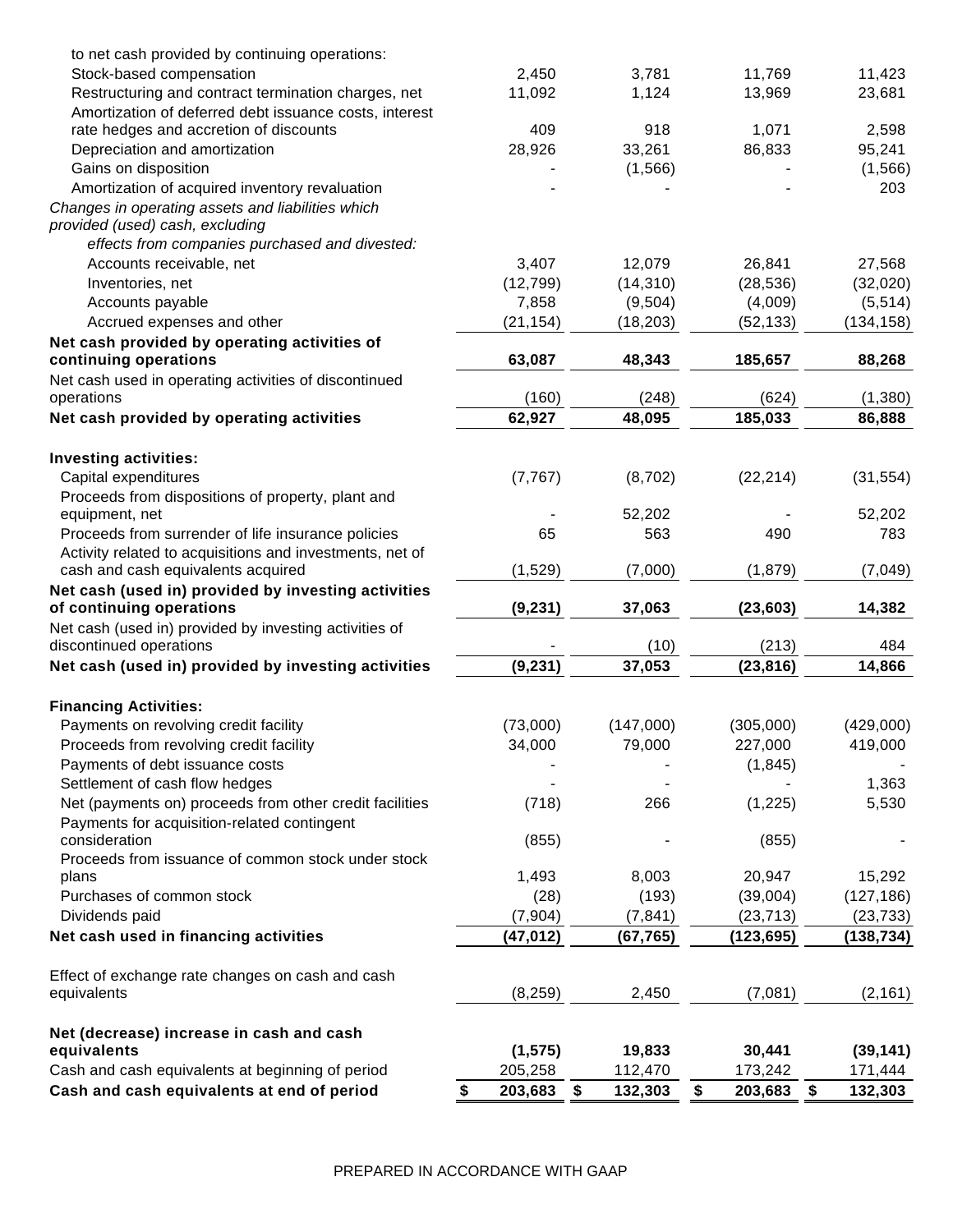# **PerkinElmer, Inc. and Subsidiaries CONSOLIDATED BALANCE SHEETS**

| (In thousands)                                 | September 28, 2014 December 29, 2013 |                 |
|------------------------------------------------|--------------------------------------|-----------------|
| Current assets:                                |                                      |                 |
| Cash and cash equivalents                      | \$<br>203,683                        | \$<br>173,242   |
| Accounts receivable, net                       | 427,008                              | 466,749         |
| Inventories, net                               | 281,617                              | 260,858         |
| Other current assets                           | 161,389                              | 140,342         |
| Current assets of discontinued operations      | 650                                  | 3,647           |
| Total current assets                           | 1,074,347                            | 1,044,838       |
| Property, plant and equipment, net:            |                                      |                 |
| At cost                                        | 505,905                              | 498,111         |
| Accumulated depreciation                       | (328, 581)                           | (314, 923)      |
| Property, plant and equipment, net             | 177,324                              | 183,188         |
| Marketable securities and investments          | 1,391                                | 1,319           |
| Intangible assets, net                         | 396,466                              | 460,430         |
| Goodwill                                       | 2,123,235                            | 2,143,120       |
| Other assets, net                              | 111,898                              | 111,633         |
| Long-term assets of discontinued operations    | 1,809                                | 2,184           |
| <b>Total assets</b>                            | \$<br>3,886,470                      | \$<br>3,946,712 |
| <b>Current liabilities:</b>                    |                                      |                 |
| Short-term debt                                | \$<br>1,157                          | \$<br>2,624     |
| Accounts payable                               | 160,506                              | 166,881         |
| Short-term accrued restructuring               | 22,175                               | 26,374          |
| Accrued expenses and other current liabilities | 381,354                              | 403,678         |
| Current liabilities of discontinued operations | 2,241                                | 3,239           |
| <b>Total current liabilities</b>               | 567,433                              | 602,796         |
| Long-term debt                                 | 858,578                              | 932,104         |
| Long-term accrued restructuring                | 6,873                                | 9,161           |
| Long-term liabilities                          | 390,832                              | 408,164         |
| <b>Total liabilities</b>                       | 1,823,716                            | 1,952,225       |
| Total stockholders' equity                     | 2,062,754                            | 1,994,487       |
| Total liabilities and stockholders' equity     | \$<br>3,886,470                      | \$<br>3,946,712 |

### PREPARED IN ACCORDANCE WITH GAAP

# **PerkinElmer, Inc. and Subsidiaries RECONCILIATION OF GAAP TO NON-GAAP FINANCIAL MEASURES(1)**

**(In millions, except per share data and percentages) PKI**

**Three Months Ended September 28, 2014 September 29, 2013**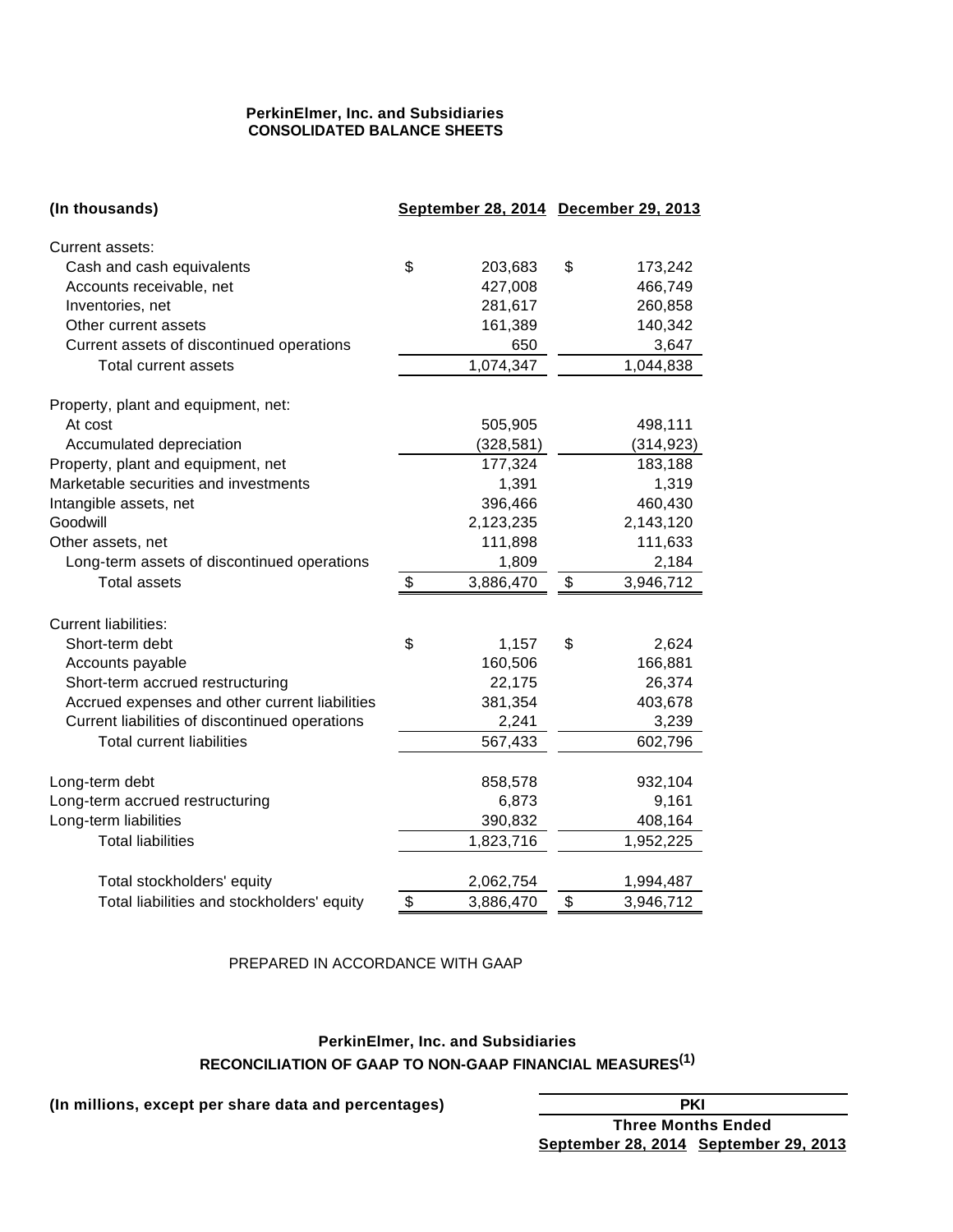| <b>Adjusted revenue:</b>                            |                           |            |                                                                    |              |       |         |  |  |
|-----------------------------------------------------|---------------------------|------------|--------------------------------------------------------------------|--------------|-------|---------|--|--|
| Revenue                                             | \$                        | 542.0      |                                                                    | \$           | 522.1 |         |  |  |
| Purchase accounting adjustments                     |                           | 0.8        |                                                                    |              | 0.9   |         |  |  |
| Adjusted revenue                                    | \$                        | 542.9      |                                                                    | \$           | 523.0 |         |  |  |
| <b>Adjusted gross margin:</b>                       |                           |            |                                                                    |              |       |         |  |  |
| Gross margin                                        | $\mathfrak{S}$            | 243.3      | 44.9%                                                              | \$           | 233.3 | 44.7%   |  |  |
| Amortization of intangible assets                   |                           | 12.4       | 2.3%                                                               |              | 14.0  | 2.7%    |  |  |
| Purchase accounting adjustments                     |                           | 0.8        | 0.2%                                                               |              | 1.0   | 0.2%    |  |  |
| Adjusted gross margin                               | \$                        | 256.5      | 47.3%                                                              | \$           | 248.3 | 47.5%   |  |  |
| <b>Adjusted SG&amp;A:</b>                           |                           |            |                                                                    |              |       |         |  |  |
| SG&A                                                | $\mathfrak{S}$            | 143.0      | 26.4%                                                              | \$           | 142.8 | 27.3%   |  |  |
| Amortization of intangible assets                   |                           | (8.0)      | $-1.5%$                                                            |              | (8.8) | $-1.7%$ |  |  |
| Purchase accounting adjustments                     |                           | (0.0)      | 0.0%                                                               |              | 1.1   | 0.2%    |  |  |
| Acquisition-related costs                           |                           | (0.0)      | 0.0%                                                               |              | 0.0   | 0.0%    |  |  |
| <b>Adjusted SG&amp;A</b>                            | $\boldsymbol{\mathsf{S}}$ | 134.9      | 24.9%                                                              | \$           | 135.1 | 25.8%   |  |  |
| <b>Adjusted R&amp;D:</b>                            |                           |            |                                                                    |              |       |         |  |  |
| R&D                                                 | $\mathfrak{S}$            | 30.4       | 5.6%                                                               | $\mathbb{S}$ | 31.4  | 6.0%    |  |  |
| Amortization of intangible assets                   |                           | (0.2)      | 0.0%                                                               |              | (0.1) | 0.0%    |  |  |
| Purchase accounting adjustments                     |                           |            | 0.0%                                                               |              | (0.2) | 0.0%    |  |  |
| Adjusted R&D                                        | \$                        | 30.3       | 5.6%                                                               | \$           | 31.2  | 6.0%    |  |  |
| <b>Adjusted operating income:</b>                   |                           |            |                                                                    |              |       |         |  |  |
| Operating income                                    | $\mathfrak{S}$            | 58.8       | 10.8%                                                              | \$           | 58.0  | 11.1%   |  |  |
| Amortization of intangible assets                   |                           | 20.6       | 3.8%                                                               |              | 22.8  | 4.4%    |  |  |
| Purchase accounting adjustments                     |                           | 0.8        | 0.2%                                                               |              | 0.2   | 0.0%    |  |  |
| Acquisition-related costs                           |                           | 0.0        | 0.0%                                                               |              | (0.0) | 0.0%    |  |  |
| Restructuring and contract termination charges, net |                           | 11.1       | 2.0%                                                               |              | 1.1   | 0.2%    |  |  |
| Adjusted operating income                           | \$                        | 91.3       | 16.8%                                                              | \$           | 82.0  | 15.7%   |  |  |
|                                                     |                           |            |                                                                    |              |       |         |  |  |
|                                                     |                           | <b>PKI</b> |                                                                    |              |       |         |  |  |
|                                                     |                           |            | <b>Three Months Ended</b><br>September 28, 2014 September 29, 2013 |              |       |         |  |  |
| Adjusted EDC.                                       |                           |            |                                                                    |              |       |         |  |  |

| <b>Adjusted EPS:</b>                                                |        |        |
|---------------------------------------------------------------------|--------|--------|
| <b>GAAP EPS</b>                                                     | \$0.37 | \$0.36 |
| Discontinued operations, net of income taxes                        | (0.01) | (0.00) |
| GAAP EPS from continuing operations                                 | 0.38   | 0.36   |
| Amortization of intangible assets, net of income taxes              | 0.11   | 0.13   |
| Purchase accounting adjustments, net of income taxes                | 0.00   | (0.00) |
| Acquisition-related costs, net of income taxes                      | 0.00   | (0.00) |
| Restructuring and contract termination charges, net of income taxes | 0.07   | 0.01   |
| <b>Adjusted EPS</b>                                                 | \$0.57 | \$0.50 |
|                                                                     |        |        |

|                                 |   | <b>Human Health</b>                   |  |             |  |  |  |  |  |
|---------------------------------|---|---------------------------------------|--|-------------|--|--|--|--|--|
|                                 |   | <b>Three Months Ended</b>             |  |             |  |  |  |  |  |
|                                 |   | September 28, 2014 September 29, 2013 |  |             |  |  |  |  |  |
| <b>Adjusted revenue:</b>        |   |                                       |  |             |  |  |  |  |  |
| Revenue                         | S | 301.5                                 |  | 290.2<br>S. |  |  |  |  |  |
| Purchase accounting adjustments |   | 0.8                                   |  | 0.8         |  |  |  |  |  |
| Adjusted revenue                |   | 302.3                                 |  | 291.0<br>S  |  |  |  |  |  |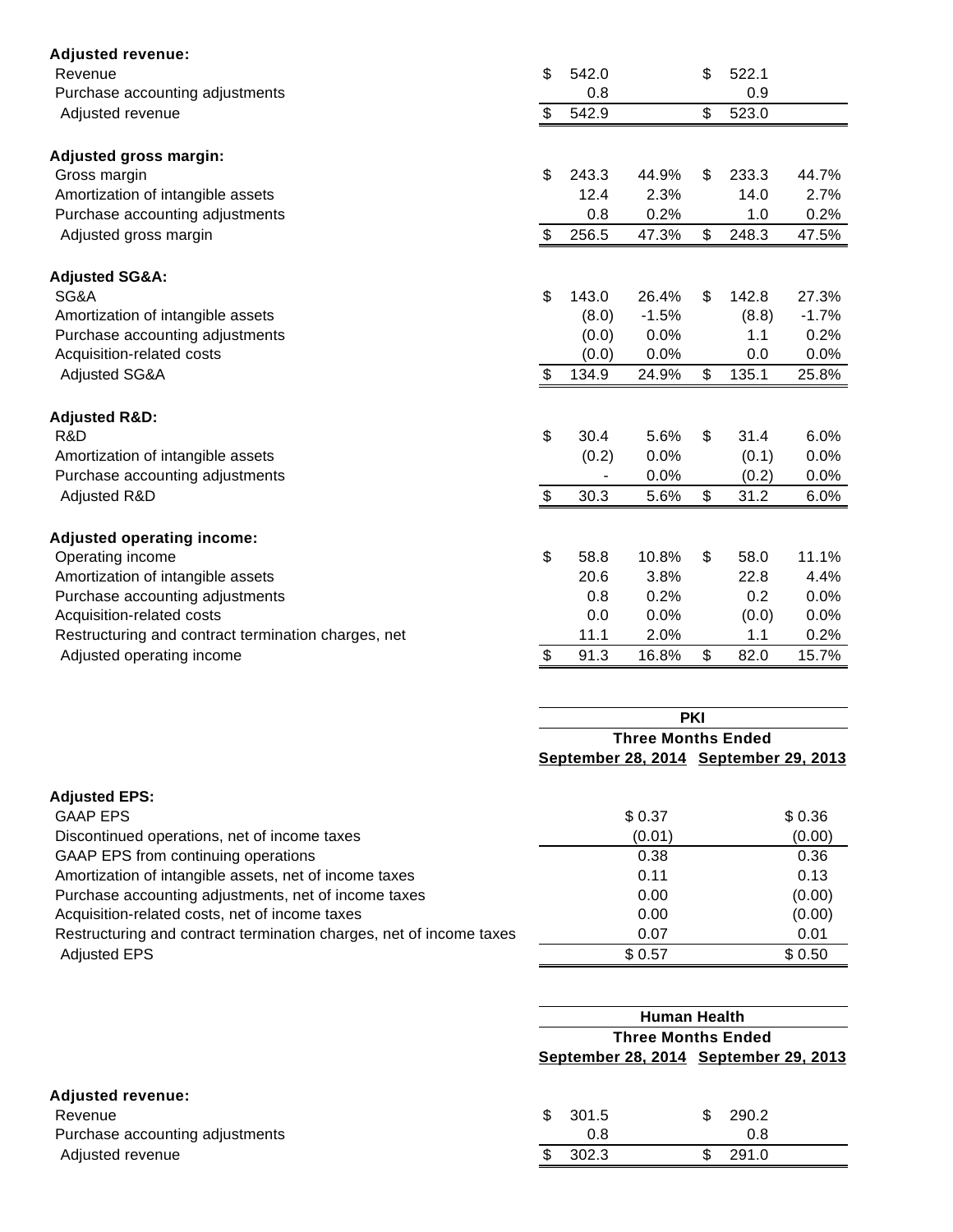| <b>Adjusted operating income:</b>                   |      |         |       |         |
|-----------------------------------------------------|------|---------|-------|---------|
| Operating income                                    | 45.0 | 14.9%   | 44.7  | 15.4%   |
| Amortization of intangible assets                   | 18.3 | 6.1%    | 20.3  | $7.0\%$ |
| Purchase accounting adjustments                     | 0.8  | 0.3%    | 0.2   | $0.1\%$ |
| Acquisition-related costs                           | 0.0  | $0.0\%$ | (0.1) | $0.0\%$ |
| Restructuring and contract termination charges, net | 6.0  | 2.0%    | 1.0   | $0.4\%$ |
| Adjusted operating income                           | 70.2 | 23.2%   | 66.1  | 22.7%   |

|                                                     |     | <b>Environmental Health</b><br><b>Three Months Ended</b> |         |     |       |                                       |  |
|-----------------------------------------------------|-----|----------------------------------------------------------|---------|-----|-------|---------------------------------------|--|
|                                                     |     |                                                          |         |     |       |                                       |  |
|                                                     |     |                                                          |         |     |       | September 28, 2014 September 29, 2013 |  |
| Revenue:                                            |     |                                                          |         |     |       |                                       |  |
| Revenue                                             | \$  | 240.5                                                    |         | \$  | 231.9 |                                       |  |
| Purchase accounting adjustments                     |     |                                                          |         |     | 0.0   |                                       |  |
| Adjusted revenue                                    | \$. | 240.5                                                    |         | \$  | 231.9 |                                       |  |
| <b>Adjusted operating income:</b>                   |     |                                                          |         |     |       |                                       |  |
| Operating income                                    | \$  | 21.6                                                     | $9.0\%$ | \$. | 21.9  | 9.4%                                  |  |
| Amortization of intangible assets                   |     | 2.3                                                      | 0.9%    |     | 2.5   | 1.1%                                  |  |
| Purchase accounting adjustments                     |     |                                                          | 0.0%    |     | 0.0   | 0.0%                                  |  |
| Acquisition-related costs                           |     | 0.0                                                      | $0.0\%$ |     | 0.0   | 0.0%                                  |  |
| Restructuring and contract termination charges, net |     | 5.1                                                      | 2.1%    |     | 0.1   | $0.0\%$                               |  |
| Adjusted operating income                           | \$  | 28.9                                                     | 12.0%   | \$  | 24.5  | 10.6%                                 |  |
|                                                     |     |                                                          |         |     |       |                                       |  |

**(1) amounts may not sum due to rounding**

# **PerkinElmer, Inc. and Subsidiaries RECONCILIATION OF GAAP TO NON-GAAP FINANCIAL MEASURES(1)**

| (In millions, except per share data and percentages) | <b>PKI</b> |                           |         |    |                           |         |  |  |
|------------------------------------------------------|------------|---------------------------|---------|----|---------------------------|---------|--|--|
|                                                      |            | <b>Nine Months Ended</b>  |         |    |                           |         |  |  |
|                                                      |            | <b>September 28, 2014</b> |         |    | <b>September 29, 2013</b> |         |  |  |
| <b>Adjusted revenue:</b>                             |            |                           |         |    |                           |         |  |  |
| Revenue                                              | \$         | 1,628.8                   |         | \$ | 1,565.7                   |         |  |  |
| Purchase accounting adjustments                      |            | 2.7                       |         |    | 6.6                       |         |  |  |
| Adjusted revenue                                     | \$         | 1,631.5                   |         | \$ | 1,572.3                   |         |  |  |
| Adjusted gross margin:                               |            |                           |         |    |                           |         |  |  |
| Gross margin                                         | \$         | 727.0                     | 44.6%   | \$ | 699.4                     | 44.7%   |  |  |
| Amortization of intangible assets                    |            | 37.4                      | 2.3%    |    | 39.0                      | 2.5%    |  |  |
| Purchase accounting adjustments                      |            | 2.7                       | 0.2%    |    | 7.0                       | 0.4%    |  |  |
| Mark to market on postretirement benefits            |            | (0.1)                     | 0.0%    |    | (0.0)                     | 0.0%    |  |  |
| Adjusted gross margin                                | \$         | 767.1                     | 47.0%   | \$ | 745.3                     | 47.4%   |  |  |
| <b>Adjusted SG&amp;A:</b>                            |            |                           |         |    |                           |         |  |  |
| SG&A                                                 | \$         | 442.7                     | 27.2%   | \$ | 441.0                     | 28.2%   |  |  |
| Amortization of intangible assets                    |            | (24.0)                    | $-1.5%$ |    | (27.8)                    | $-1.8%$ |  |  |
| Purchase accounting adjustments                      |            | 1.5                       | 0.1%    |    | 1.1                       | 0.1%    |  |  |
| Acquisition-related costs                            |            | (0.2)                     | 0.0%    |    | (0.1)                     | $0.0\%$ |  |  |
| Significant litigation matter                        |            | (6.6)                     | $-0.4%$ |    |                           | $0.0\%$ |  |  |
| <b>Adjusted SG&amp;A</b>                             | \$         | 413.4                     | 25.3%   | \$ | 414.2                     | 26.3%   |  |  |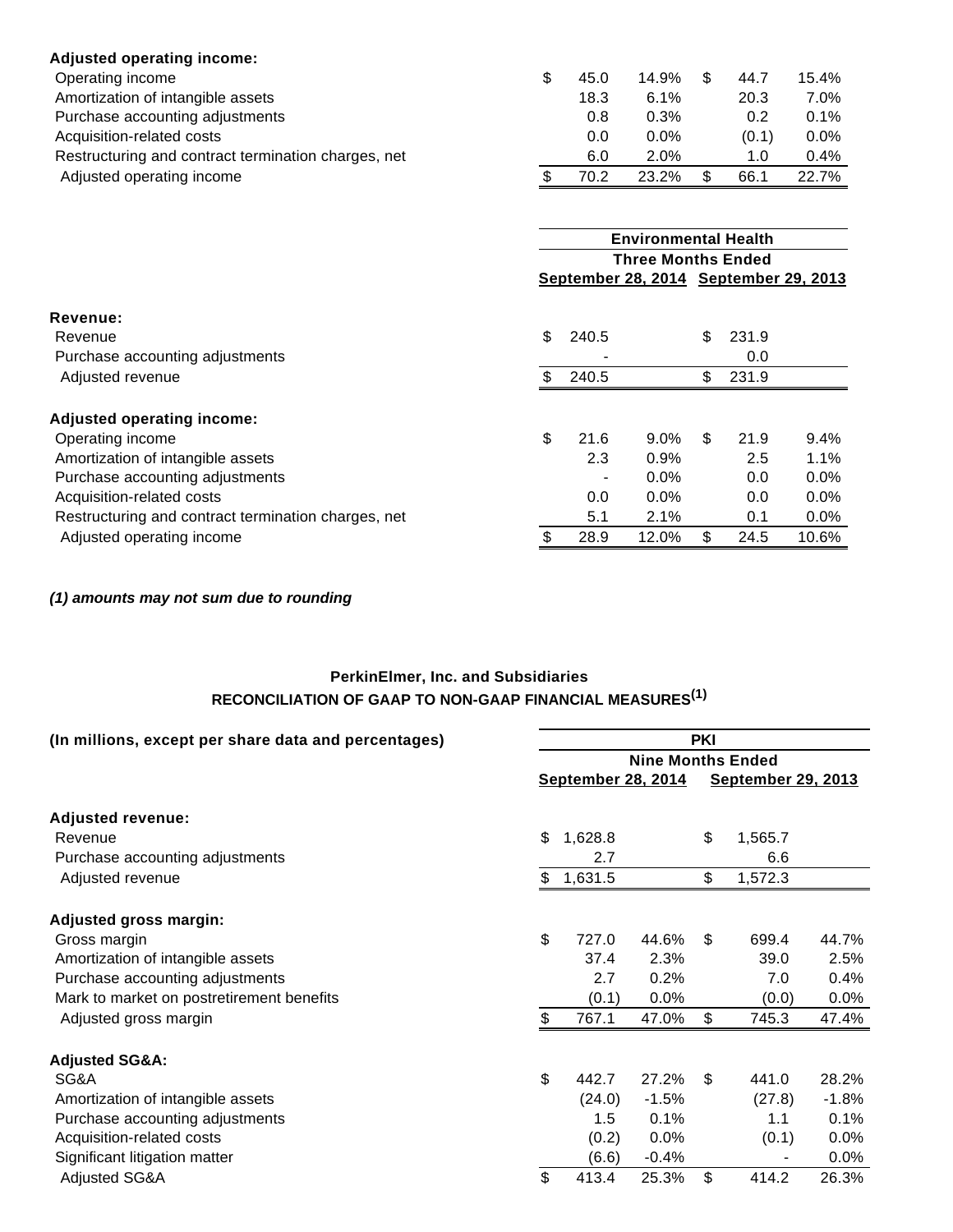| <b>Adjusted R&amp;D:</b><br>R&D<br>Amortization of intangible assets<br>Purchase accounting adjustments | \$<br>90.2<br>(0.4)<br>$\blacksquare$ | 5.5%<br>0.0%<br>0.0% | -\$ | 99.8<br>(0.2)<br>(0.2)   | 6.4%<br>$0.0\%$<br>0.0% |
|---------------------------------------------------------------------------------------------------------|---------------------------------------|----------------------|-----|--------------------------|-------------------------|
| Adjusted R&D                                                                                            | \$<br>89.7                            | 5.5%                 | \$  | 99.4                     | 6.3%                    |
| <b>Adjusted operating income:</b>                                                                       |                                       |                      |     |                          |                         |
| Operating income                                                                                        | \$<br>180.2                           | 11.1%                | \$  | 134.9                    | 8.6%                    |
| Amortization of intangible assets                                                                       | 61.9                                  | 3.8%                 |     | 67.0                     | 4.3%                    |
| Purchase accounting adjustments                                                                         | 1.2                                   | 0.1%                 |     | 6.1                      | 0.4%                    |
| Acquisition-related costs                                                                               | 0.2                                   | 0.0%                 |     | 0.1                      | $0.0\%$                 |
| Significant litigation matter                                                                           | 6.6                                   | 0.4%                 |     | $\overline{\phantom{a}}$ | $0.0\%$                 |
| Mark to market on postretirement benefits                                                               | (0.1)                                 | 0.0%                 |     | (0.0)                    | $0.0\%$                 |
| Restructuring and contract termination charges, net                                                     | 14.0                                  | 0.9%                 |     | 23.7                     | 1.5%                    |
| Adjusted operating income                                                                               | 264.0                                 | 16.2%                | \$  | 231.7                    | 14.7%                   |

|                                                                     | <b>PKI</b><br><b>Nine Months Ended</b> |        |                           |        |  |
|---------------------------------------------------------------------|----------------------------------------|--------|---------------------------|--------|--|
|                                                                     |                                        |        |                           |        |  |
|                                                                     | <b>September 28, 2014</b>              |        | <b>September 29, 2013</b> |        |  |
| <b>Adjusted EPS:</b>                                                |                                        |        |                           |        |  |
| <b>GAAP EPS</b>                                                     | \$                                     | 1.12   | \$                        | 0.88   |  |
| Discontinued operations, net of income taxes                        |                                        | (0.03) |                           | (0.00) |  |
| GAAP EPS from continuing operations                                 |                                        | 1.14   |                           | 0.89   |  |
| Amortization of intangible assets, net of income taxes              |                                        | 0.35   |                           | 0.38   |  |
| Purchase accounting adjustments, net of income taxes                |                                        | 0.00   |                           | 0.03   |  |
| Significant litigation matter, net of income taxes                  |                                        | 0.04   |                           |        |  |
| Acquisition-related costs, net of income taxes                      |                                        | 0.00   |                           | 0.00   |  |
| Mark to market on postretirement benefits, net of income taxes      |                                        | (0.00) |                           | (0.00) |  |
| Restructuring and contract termination charges, net of income taxes |                                        | 0.09   |                           | 0.14   |  |
| Significant tax credits                                             |                                        |        |                           | (0.08) |  |
| <b>Adjusted EPS</b>                                                 |                                        | 1.62   | \$                        | 1.36   |  |

|                                                                     | <b>PKI</b>                                             |
|---------------------------------------------------------------------|--------------------------------------------------------|
|                                                                     | <b>Twelve Months Ended</b><br><b>December 28, 2014</b> |
| <b>Adjusted EPS:</b>                                                | <b>Projected</b>                                       |
| GAAP EPS from continuing operations                                 | $$1.80 - $1.82$                                        |
| Amortization of intangible assets, net of income taxes              | 0.46                                                   |
| Purchase accounting adjustments, net of income taxes                |                                                        |
| Significant litigation matter, net of income taxes                  | 0.04                                                   |
| Acquisition-related costs, net of income taxes                      |                                                        |
| Mark to market on postretirement benefits, net of income taxes      |                                                        |
| Restructuring and contract termination charges, net of income taxes | 0.09                                                   |
| <b>Adjusted EPS</b>                                                 | $$2.39 - $2.41$                                        |

|                                 | <b>Human Health</b>       |   |                           |  |  |
|---------------------------------|---------------------------|---|---------------------------|--|--|
|                                 | <b>Nine Months Ended</b>  |   |                           |  |  |
|                                 | <b>September 28, 2014</b> |   | <b>September 29, 2013</b> |  |  |
| <b>Adjusted revenue:</b>        |                           |   |                           |  |  |
| Revenue                         | 907.2                     | S | 866.4                     |  |  |
| Purchase accounting adjustments | 2.7                       |   | 6.6                       |  |  |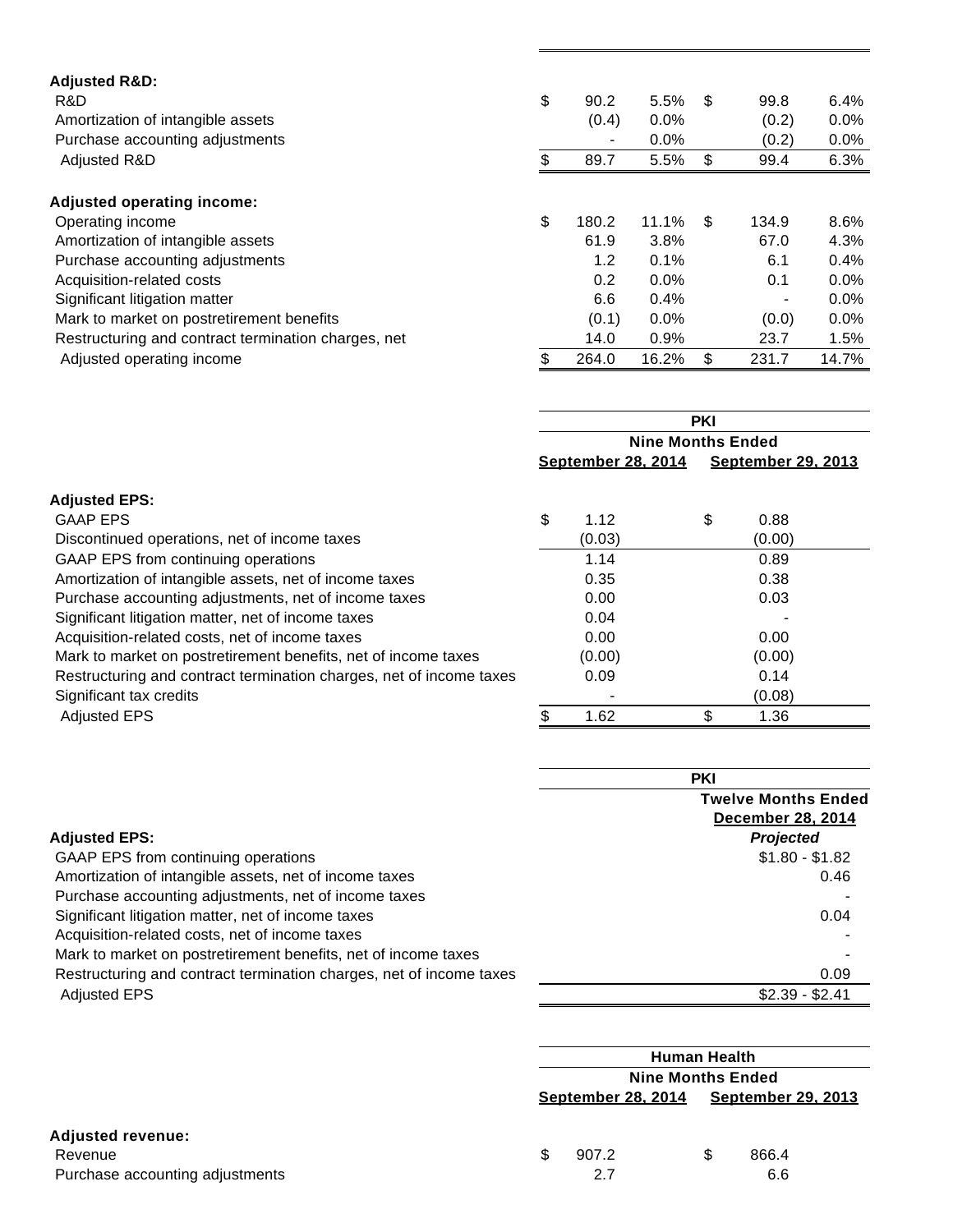| Adjusted revenue                                    |   | 909.9 |       | \$ | 873.0 |         |
|-----------------------------------------------------|---|-------|-------|----|-------|---------|
| <b>Adjusted operating income:</b>                   |   |       |       |    |       |         |
| Operating income                                    | S | 141.7 | 15.6% | S  | 101.1 | 11.7%   |
| Amortization of intangible assets                   |   | 54.4  | 6.0%  |    | 59.6  | 6.9%    |
| Purchase accounting adjustments                     |   | 2.0   | 0.2%  |    | 6.0   | 0.7%    |
| Acquisition-related costs                           |   | 0.1   | 0.0%  |    | (0.0) | $0.0\%$ |
| Restructuring and contract termination charges, net |   | 6.8   | 0.7%  |    | 14.8  | $1.7\%$ |
| Adjusted operating income                           |   | 205.1 | 22.5% | \$ | 181.5 | 20.8%   |

|                                                     | <b>Environmental Health</b><br><b>Nine Months Ended</b> |       |         |     |                           |       |
|-----------------------------------------------------|---------------------------------------------------------|-------|---------|-----|---------------------------|-------|
|                                                     |                                                         |       |         |     |                           |       |
|                                                     | <b>September 28, 2014</b>                               |       |         |     | <u>September 29, 2013</u> |       |
| Revenue:                                            |                                                         |       |         |     |                           |       |
| Revenue                                             | \$                                                      | 721.6 |         | \$  | 699.3                     |       |
| Purchase accounting adjustments                     |                                                         |       |         |     | 0.0                       |       |
| Adjusted revenue                                    | \$.                                                     | 721.6 |         | \$  | 699.3                     |       |
| <b>Adjusted operating income:</b>                   |                                                         |       |         |     |                           |       |
| Operating income                                    | \$                                                      | 74.0  | 10.3%   | -\$ | 61.9                      | 8.9%  |
| Amortization of intangible assets                   |                                                         | 7.4   | 1.0%    |     | 7.5                       | 1.1%  |
| Purchase accounting adjustments                     |                                                         | (0.8) | $-0.1%$ |     | 0.0                       | 0.0%  |
| Acquisition-related costs                           |                                                         | 0.1   | $0.0\%$ |     | 0.1                       | 0.0%  |
| Restructuring and contract termination charges, net |                                                         | 7.2   | $1.0\%$ |     | 8.9                       | 1.3%  |
| Adjusted operating income                           | \$                                                      | 87.9  | 12.2%   | \$  | 78.4                      | 11.2% |

**(1) amounts may not sum due to rounding**

#### **PerkinElmer, Inc. and Subsidiaries RECONCILIATION OF GAAP TO NON-GAAP FINANCIAL MEASURES**

|                                                                        | <b>PKI</b>                                             |
|------------------------------------------------------------------------|--------------------------------------------------------|
|                                                                        | <b>Three Months Ended</b><br><b>September 28, 2014</b> |
| Organic revenue growth:                                                |                                                        |
| Reported revenue growth                                                | 4%                                                     |
| Less: effect of foreign exchange rates                                 | 0%                                                     |
| Less: effect of acquisitions including purchase accounting adjustments | $0\%$                                                  |
| Organic revenue growth                                                 | 4%                                                     |

|                                                                        | <b>Human Health</b><br><b>Three Months Ended</b><br><b>September 28, 2014</b> |
|------------------------------------------------------------------------|-------------------------------------------------------------------------------|
| Organic revenue growth:                                                |                                                                               |
| Reported revenue growth                                                | $4\%$                                                                         |
| Less: effect of foreign exchange rates                                 | 0%                                                                            |
| Less: effect of acquisitions including purchase accounting adjustments | 0%                                                                            |
| Organic revenue growth                                                 | 4%                                                                            |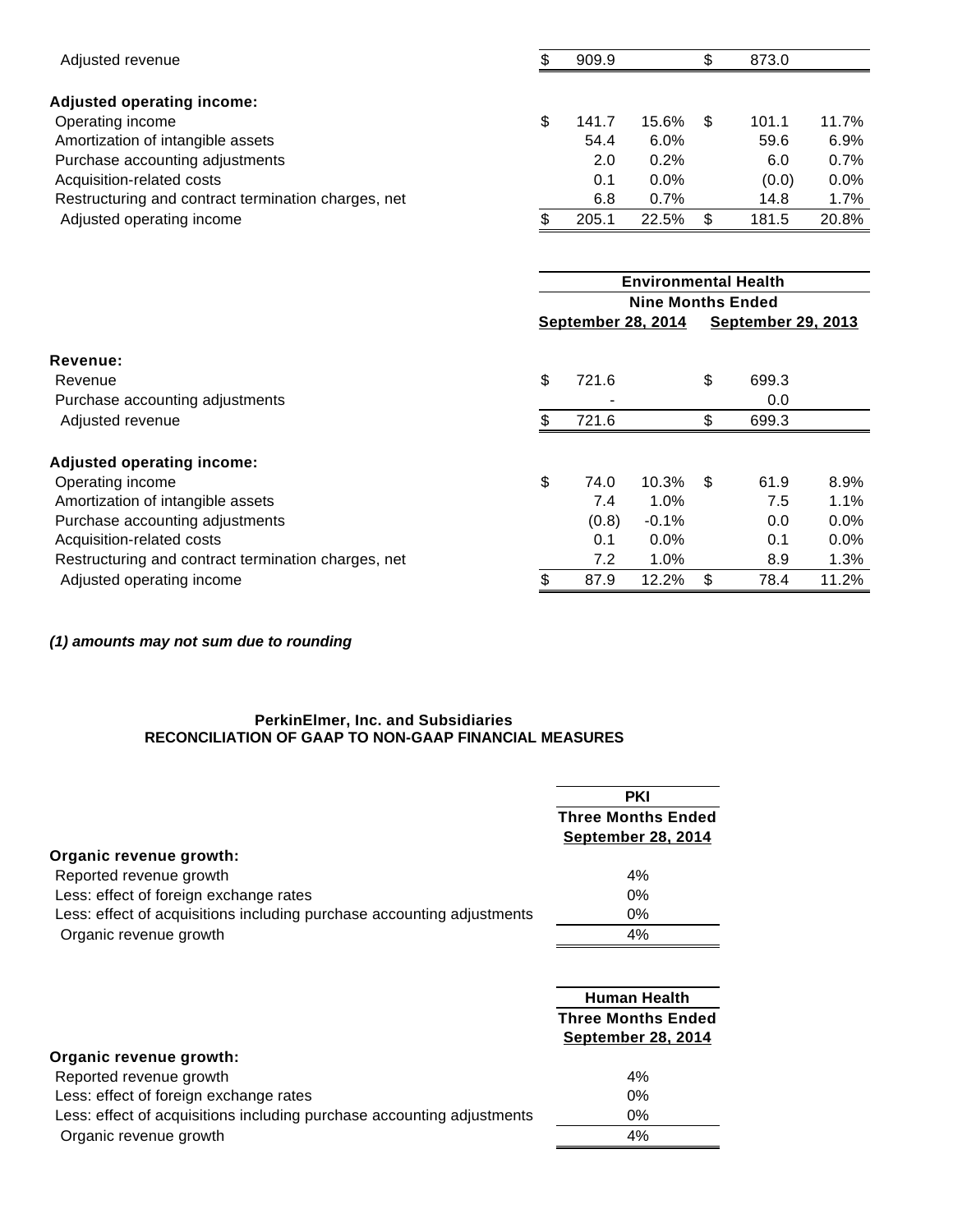|                                                                        | Environmental Health      |
|------------------------------------------------------------------------|---------------------------|
|                                                                        | <b>Three Months Ended</b> |
|                                                                        | <b>September 28, 2014</b> |
| Organic revenue growth:                                                |                           |
| Reported revenue growth                                                | 4%                        |
| Less: effect of foreign exchange rates                                 | $0\%$                     |
| Less: effect of acquisitions including purchase accounting adjustments | $0\%$                     |
| Organic revenue growth                                                 | 4%                        |
|                                                                        |                           |

# **Adjusted Revenue and Adjusted Revenue Growth**

We use the term "adjusted revenue" to refer to GAAP revenue, including estimated revenue from contracts acquired in various acquisitions that will not be fully recognized due to business combination accounting rules. We use the related term "adjusted revenue growth" to refer to the measure of comparing current period adjusted revenue with the corresponding period of the prior year. We believe that these non-GAAP measures, when taken together with our GAAP financial measures, allow us and our investors to better measure the performance of our investments in technology, to evaluate long-term performance trends and to assess our ability to invest in our business. Adjusted revenue growth also provides for easier comparisons of our performance with prior and future periods and relative comparisons to our peers. Our GAAP revenue for the periods subsequent to our acquisitions does not reflect the full amount of revenue on such contracts that would have otherwise been recorded by the acquired businesses. The non-GAAP adjustment is intended to reflect the full amount of such revenue. We believe our investors will use this adjustment as a measure of the ongoing performance of the acquired businesses because customers have historically entered into such contracts for renewed and/or developmental support, although there can be no assurance that customers will do so in the future.

**Environmental Health**

# **Organic Revenue and Organic Revenue Growth**

We use the term "organic revenue" to refer to GAAP revenue, excluding the effect of foreign currency translation and acquisitions, and including estimated revenue from contracts acquired in various acquisitions that will not be fully recognized due to business combination accounting rules. We use the related term "organic revenue growth" to refer to the measure of comparing current period organic revenue with the corresponding period of the prior year. We believe that these non-GAAP measures, when taken together with our GAAP financial measures, allow us and our investors to better measure the performance of our investments in technology, to evaluate long-term performance trends and to assess our ability to invest in our business. Organic revenue growth also provides for easier comparisons of our performance with prior and future periods and relative comparisons to our peers. We exclude the effect of foreign currency translation from these measures because foreign currency translation is subject to volatility and can obscure underlying trends. We exclude the effect of acquisitions because acquisition activity can vary dramatically between reporting periods and between us and our peers, which we believe makes comparisons of long-term performance trends difficult for management and investors, and could result in overstating or understating to our investors the performance of our operations. We include estimated revenue from contracts acquired with various acquisitions that will not be fully recognized due to business combination rules. Our GAAP revenue for the periods subsequent to our acquisitions does not reflect the full amount of revenue on such contracts that would have otherwise been recorded by the acquired businesses. The non-GAAP adjustment is intended to reflect the full amount of such revenue. We believe our investors will use this adjustment as a measure of the ongoing performance of the acquired businesses because customers have historically entered into such contracts for renewed and/or developmental support, although there can be no assurance that customers will do so in the future.

# **Adjusted Gross Margin and Adjusted Gross Margin Percentage**

We use the term "adjusted gross margin" to refer to GAAP gross margin, excluding amortization of intangible assets, inventory fair value adjustments related to business acquisitions, other costs related to business acquisitions, and including estimated revenue from contracts acquired in various acquisitions that will not be fully recognized due to business combination accounting rules. We also exclude adjustments for mark-to-market accounting on post-retirement benefits, therefore only our projected costs have been used to calculate our non-GAAP measure. We use the related term "adjusted gross margin percentage" to refer to adjusted gross margin as a percentage of adjusted revenue. We believe that these non-GAAP measures, when taken together with our GAAP financial measures, allow us and our investors to better measure the performance of our investments in technology, to evaluate the long-term profitability trends and to assess our ability to invest in our business. We exclude amortization of intangible assets and adjustments for mark-to-market accounting on post-retirement benefits from these measures because these charges do not represent what we believe our investors consider to be costs of producing our products and could distort the additional value generated over the cost of producing those products. In addition, inventory fair value adjustments related to business acquisitions and other costs related to business acquisitions are excluded because they only occur due to an acquisition and the potential subsequent repositioning of the business that could distort the performance measures of costs used in producing our products. We include estimated revenue from contracts acquired with various acquisitions that will not be fully recognized due to business combination rules. Our GAAP revenue for the periods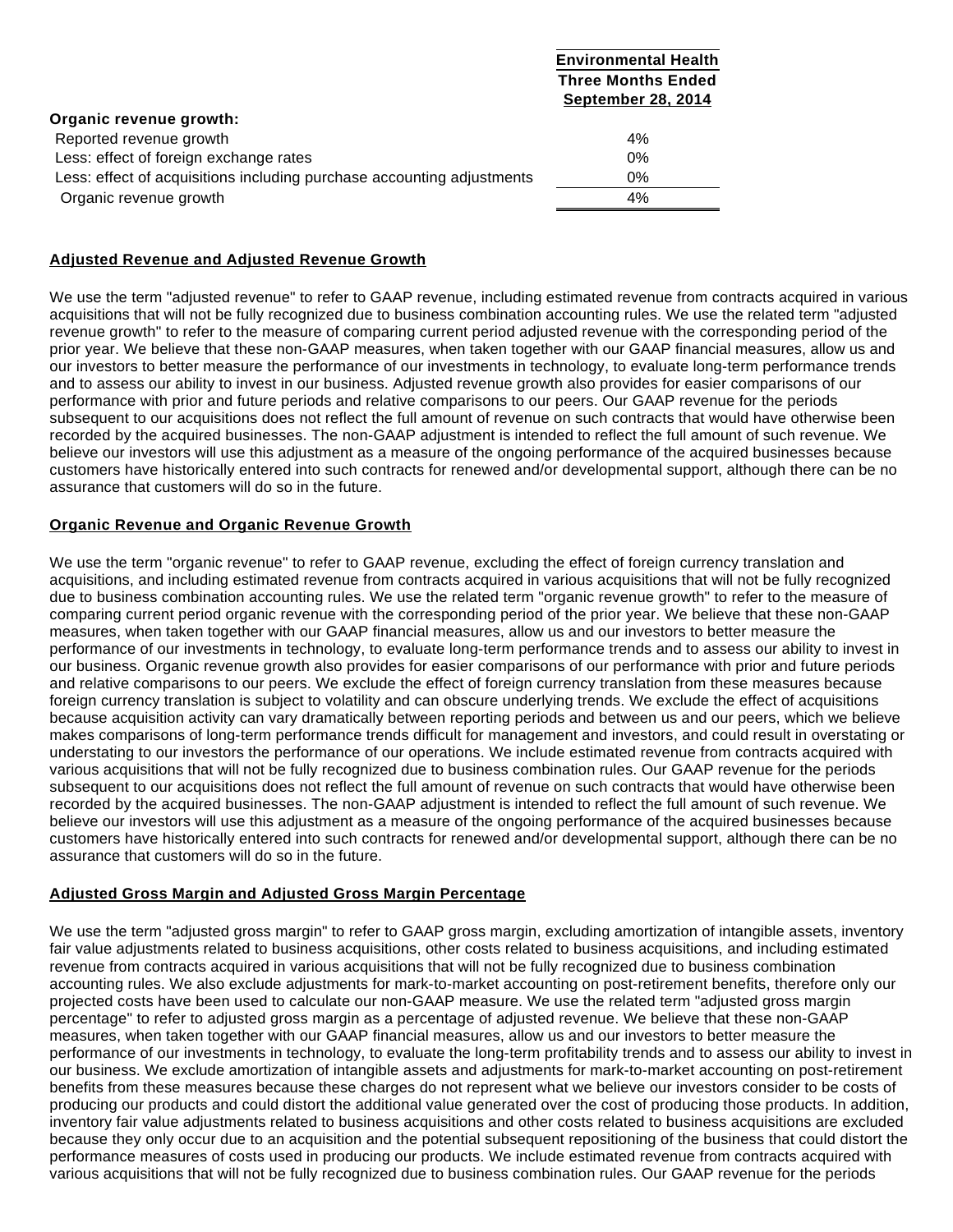subsequent to our acquisitions does not reflect the full amount of revenue on such contracts that would have otherwise been recorded by the acquired businesses. The non-GAAP adjustment is intended to reflect the full amount of such revenue. We believe our investors will use this adjustment as a measure of the ongoing performance of the acquired businesses because customers have historically entered into such contracts for renewed and/or developmental support, although there can be no assurance that customers will do so in the future.

# **Adjusted Selling, General and Administrative ("SG&A") Expense and Adjusted SG&A Percentage**

We use the term "adjusted SG&A expense" to refer to GAAP SG&A expense, excluding amortization of intangible assets, changes to the fair values assigned to contingent consideration, other costs related to business acquisitions, and a significant litigation matter. We use the related term "adjusted SG&A percentage" to refer to adjusted SG&A expense as a percentage of adjusted revenue. We believe that these non-GAAP measures, when taken together with our GAAP financial measures, allow us and our investors to better measure the cost of the internal operating structure, our ability to leverage that structure and the level of investment required to grow our business. We exclude amortization of intangible assets and a significant litigation matter from these measures because these charges do not represent what we believe our investors consider to be costs that support our internal operating structure and could distort the efficiencies of that structure. We exclude changes to the fair values assigned to contingent consideration and other costs related to business acquisitions because they only occur due to an acquisition and the potential subsequent repositioning of the business that could distort the performance measures of costs to support our internal operating structure.

# **Adjusted Research and Development ("R&D") Expense and Adjusted R&D Percentage**

We use the term "adjusted R&D expense" to refer to GAAP R&D expense, excluding amortization of intangible assets and other costs related to business acquisitions. We use the related term "adjusted R&D percentage" to refer to adjusted R&D expense as a percentage of adjusted revenue. We believe that these non-GAAP measures, when taken together with our GAAP financial measures, allow us and our investors to better understand and evaluate our internal technology investments. We exclude amortization of intangible assets from these measures because these charges do not represent what we believe our investors consider to be internal investments in R&D activities and could distort our R&D investment level. We exclude other costs related to business acquisitions because they only occur due to an acquisition and the potential subsequent repositioning of the business that could distort the performance measures of costs to support our internal operating structure.

### **Adjusted Operating Income, Adjusted Operating Profit Percentage, Adjusted Operating Profit Margin and Adjusted Operating Margin**

We use the term "adjusted operating income," to refer to GAAP operating income, excluding amortization of intangible assets, inventory fair value adjustments related to business acquisitions, changes to the fair values assigned to contingent consideration, other costs related to business acquisitions, a significant litigation matter, and restructuring and contract termination charges, and including estimated revenue from contracts acquired in various acquisitions that will not be fully recognized due to business combination accounting rules. We also exclude adjustments for mark-to-market accounting on post-retirement benefits, therefore only our projected costs have been used to calculate our non-GAAP measure. Adjusted operating income is calculated by subtracting adjusted R&D expense and adjusted SG&A expense from adjusted gross margin. We use the related terms "adjusted operating profit percentage," "adjusted operating profit margin," or "adjusted operating margin" to refer to adjusted operating income as a percentage of adjusted revenue. We believe that these non-GAAP measures, when taken together with our GAAP financial measures, allow us and our investors to analyze the costs of the different components of producing and selling our products, to better measure the performance of our internal investments in technology and to evaluate the long-term profitability trends of our core operations. Adjusted operating income also provides for easier comparisons of our performance and profitability with prior and future periods and relative comparisons to our peers. We believe our investors do not consider the items that we exclude from adjusted operating income to be costs of producing our products, investments in technology and production or costs to support our internal operating structure, and so we present this non-GAAP measure to avoid overstating or understating to our investors the performance of our operations. We exclude restructuring and contract termination charges because they tend to occur due to an acquisition, divestiture, repositioning of the business or other unusual event that could distort the performance measures of our internal investments and costs to support our internal operating structure. We include estimated revenue from contracts acquired with various acquisitions that will not be fully recognized due to business combination rules. Our GAAP revenue for the periods subsequent to our acquisitions does not reflect the full amount of revenue on such contracts that would have otherwise been recorded by the acquired businesses. The non-GAAP adjustment is intended to reflect the full amount of such revenue. We believe our investors will use this adjustment as a measure of the ongoing performance of the acquired businesses because customers have historically entered into such contracts for renewed and/or developmental support, although there can be no assurance that customers will do so in the future.

# **Adjusted Earnings Per Share**

We use the term "adjusted earnings per share," or "adjusted EPS," to refer to GAAP earnings per share, excluding discontinued operations, amortization of intangible assets, inventory fair value adjustments related to business acquisitions,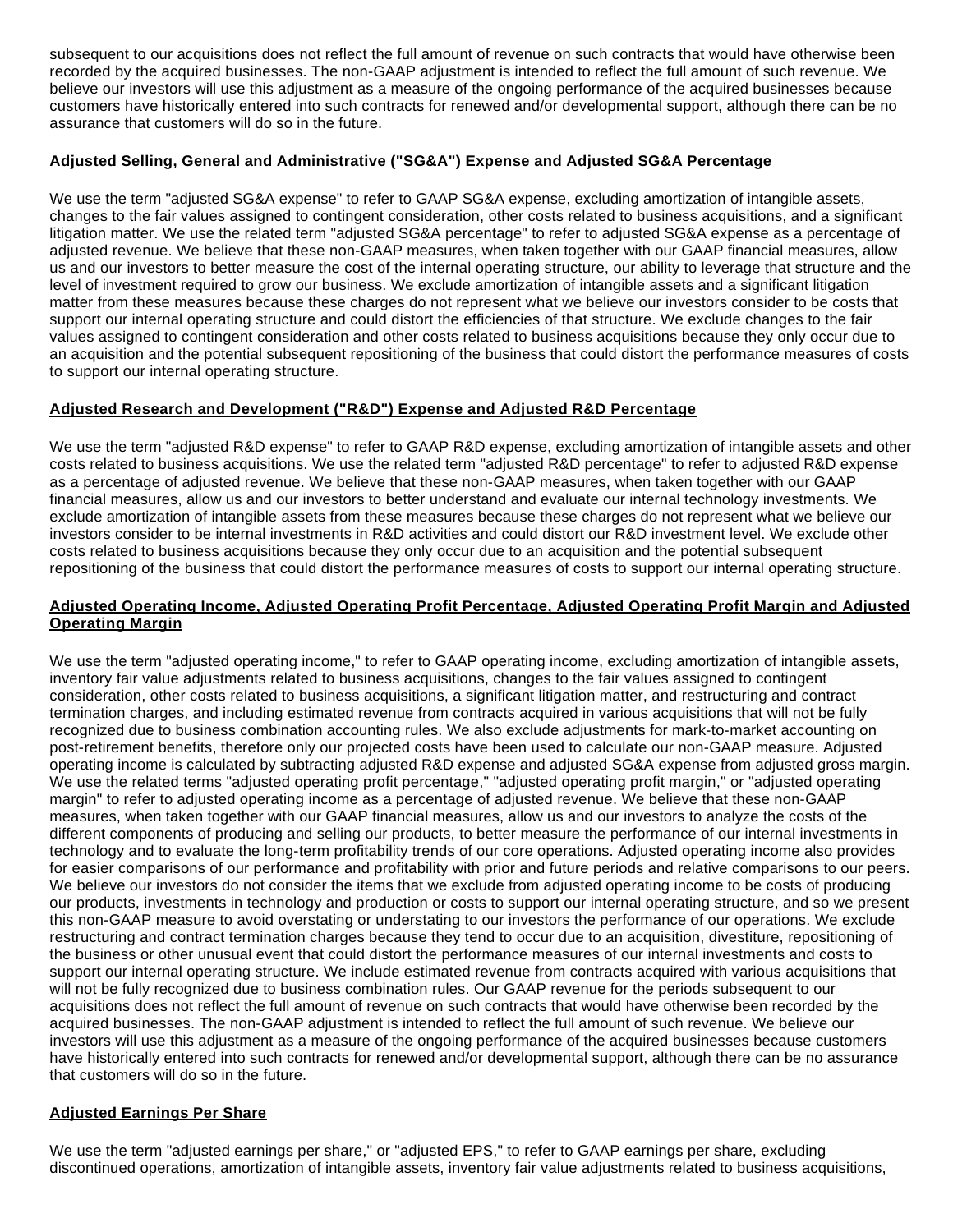changes to the fair values assigned to contingent consideration, other costs related to business acquisitions, a significant litigation matter, restructuring and contract termination charges, and significant tax credits, and including estimated revenue from contracts acquired in various acquisitions that will not be fully recognized due to business combination accounting rules. We also exclude adjustments for mark-to-market accounting on post-retirement benefits, therefore only our projected costs have been used to calculate our non-GAAP measure. Adjusted earnings per share is calculated by subtracting the items above included in adjusted gross margin, adjusted R&D expense, adjusted SG&A expense, restructuring and contract termination charges, the provision for taxes related to these items, and significant tax credits from GAAP earnings per share. We believe that this non-GAAP measure, when taken together with our GAAP financial measures, allows us and our investors to analyze the costs of producing and selling our products and the performance of our internal investments in technology and our internal operating structure, to evaluate the long-term profitability trends of our core operations and to calculate the underlying value of the core business on a dilutive share basis, which is a key measure of the value of the Company used by our management and we believe used by investors as well. Adjusted earnings per share also facilitates the overall analysis of the value of the Company and the core measure of the success of our operating business model as compared to prior and future periods and relative comparisons to our peers. We exclude discontinued operations, amortization of intangible assets, inventory fair value adjustments related to business acquisitions, changes to the fair values assigned to contingent consideration, other costs related to business acquisitions, adjustments for mark-to-market accounting on post-retirement benefits, a significant litigation matter, restructuring and contract termination charges, and significant tax credits, as these items do not represent what we believe our investors consider to be costs of producing our products, investments in technology and production, and costs to support our internal operating structure, which could result in overstating or understating to our investors the performance of our operations. We include estimated revenue from contracts acquired with various acquisitions that will not be fully recognized due to business combination rules. Our GAAP revenue for the periods subsequent to our acquisitions does not reflect the full amount of revenue on such contracts that would have otherwise been recorded by the acquired businesses. The non-GAAP adjustment is intended to reflect the full amount of such revenue. We believe our investors will use this adjustment as a measure of the ongoing performance of the acquired businesses because customers have historically entered into such contracts for renewed and/or developmental support, although there can be no assurance that customers will do so in the future.

The third quarter tax effect on adjusted EPS for (i) discontinued operations was a benefit of \$0.00 in both 2014 and 2013, (ii) amortization of intangible assets was an expense of \$0.07 in both 2014 and 2013, and (iii) restructuring and contract termination charges was an expense of \$0.03 in 2014 and an expense of \$0.00 in 2013. The third quarter tax effect on adjusted EPS for each of the remaining items (inventory fair value adjustments related to business acquisitions, changes to the fair values assigned to contingent consideration, other costs related to business acquisitions, adjustments for mark-to-market accounting on post-retirement benefits, a significant litigation matter, significant tax credits and the estimated revenue from contracts acquired with various acquisitions that will not be fully recognized due to business combination accounting rules) was \$0.00 in both 2014 and 2013.

The full year tax effect on adjusted EPS through the third quarter for (i) discontinued operations was a benefit of \$0.02 in 2014 and a benefit of \$0.01 in 2013, (ii) amortization of intangible assets was an expense of \$0.19 in 2014 and an expense of \$0.21 in 2013, (iii) a significant litigation matter was an expense of \$0.02 in 2014, (iv) restructuring and contract termination charges was an expense of \$0.03 in 2014 and an expense of \$0.07 in 2013, (v) significant tax credits was a benefit of \$0.08 in 2013, (vi) the estimated revenue from contracts acquired with various acquisitions that will not be fully recognized due to business combination accounting rules was an expense of \$0.01 in 2014 and an expense of \$0.02 in 2013. The full year tax effect on adjusted EPS through the third quarter for each of the remaining items (inventory fair value adjustments related to business acquisitions, changes to the fair values assigned to contingent consideration, other costs related to business acquisitions, and adjustments for mark-to-market accounting on post-retirement benefits) was \$0.00 in both 2014 and 2013.

The tax effect for discontinued operations is calculated based on the authoritative guidance in the Financial Accounting Standards Board's Accounting Standards Codification 740, Income Taxes. The tax effect for amortization of intangible assets, inventory fair value adjustments related to business acquisitions, changes to the fair values assigned to contingent consideration, other costs related to business acquisitions, a significant litigation matter, adjustments for mark-to-market accounting on post-retirement benefits, restructuring and contract termination charges, significant tax credits, and the estimated revenue from contracts acquired with various acquisitions is calculated based on operational results and applicable jurisdictional law, which contemplates tax rates currently in effect to determine our tax provision.

The non-GAAP financial measures described above are not meant to be considered superior to, or a substitute for, our financial statements prepared in accordance with GAAP. There are material limitations associated with non-GAAP financial measures because they exclude charges that have an effect on our reported results and, therefore, should not be relied upon as the sole financial measures to evaluate our financial results. Management compensates and believes that investors should compensate for these limitations by viewing the non-GAAP financial measures in conjunction with the GAAP financial measures. In addition, the non-GAAP financial measures included in this earnings announcement may be different from, and therefore may not be comparable to, similar measures used by other companies.

\*\*\*